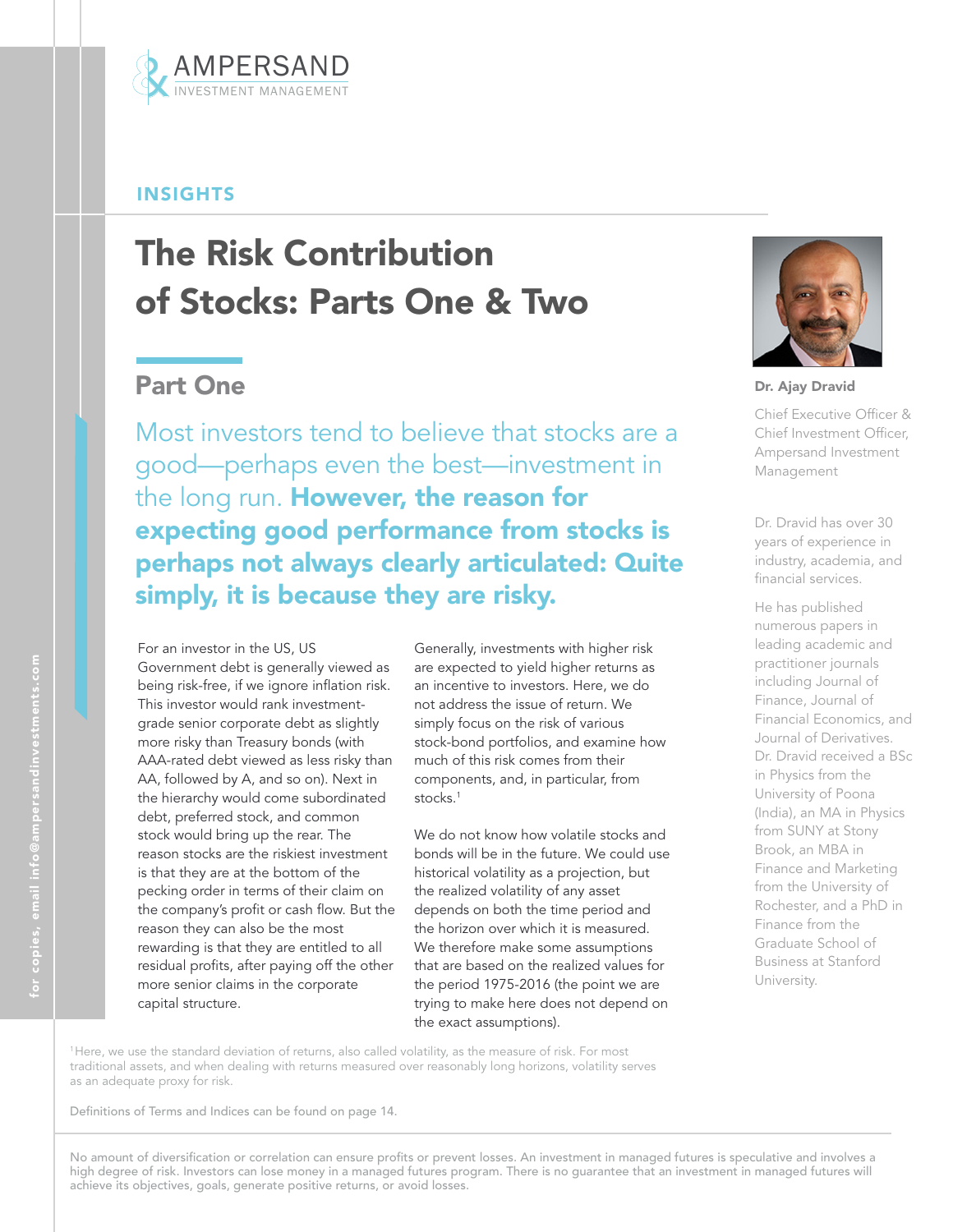In Table 1, we illustrate the assumed volatilities for stocks and bonds, and also the assumed correlation between them. We denote volatility with the Greek letter σ (sigma) and use subscripts 's' and 'b' for stocks and

bonds, respectively. The correlation is denoted by the Greek letter ρ (rho), with both 's' and 'b' as subscripts, denoting that this is the correlation coefficient between stocks and bonds.

#### TABLE 1

| <b>Risk Assumptions</b><br>Based on 1975-2019 |                         |                    |
|-----------------------------------------------|-------------------------|--------------------|
|                                               | <b>VOLATILITY</b>       | <b>CORRELATION</b> |
| <b>Stocks</b>                                 | $\sigma_{\rm c} = 15\%$ |                    |
| <b>Bonds</b>                                  | $\sigma_{h} = 5\%$      |                    |
| <b>Stocks/Bonds</b>                           |                         | $\rho_{sb} = 20\%$ |

In order to analyze how much of the risk of a stock-bond portfolio comes from each of its components, we need to understand how the volatility of a portfolio is calculated. Table 2 illustrates the formulas behind the calculations.

#### TABLE 2

#### Contributions to the Risk of a 60/40 Stock/Bond Portfolio

|                  | $\overline{w_s^2 \bullet \sigma_s^2}$ |                                                                                                                              |              | $= \rho_{sb} \cdot w_{s}$<br>$W_b \bullet \sigma_s \bullet \sigma_b$ |             |                                |
|------------------|---------------------------------------|------------------------------------------------------------------------------------------------------------------------------|--------------|----------------------------------------------------------------------|-------------|--------------------------------|
|                  | <b>Weights</b>                        | <b>Stocks</b>                                                                                                                | <b>Bonds</b> | <b>Squared</b><br><b>Risk</b>                                        | <b>Risk</b> | <b>Contribution</b><br>to Risk |
| <b>Stocks</b>    | $w_s = 60\%$                          | 0.00810                                                                                                                      | 0.00036      | 0.00846                                                              |             | 91.8%                          |
| <b>Bonds</b>     | $w_h = 40\%$                          | 0.00036                                                                                                                      | 0.00040      | 0.00076                                                              |             | 8.2%                           |
| <b>Portfolio</b> |                                       |                                                                                                                              |              |                                                                      | 9.60%       | 100.0%                         |
|                  |                                       | $\overline{\rho} = \rho_{\rm sb} \cdot w_{\rm s} \cdot$<br>$W_{\rm b}$ $\bullet$ $\sigma_{\rm s}$ $\bullet$ $\sigma_{\rm b}$ |              | $\overline{w_b^2 \bullet \sigma_b^2}$                                |             |                                |

The risk of a stock-bond portfolio consists of four different pieces. For the sake of simplicity, we call them:

- the risk of stocks alone,
- the risk of bonds alone,
- the "co-risk" of stocks and bonds, and
- the "co-risk" of bonds and stocks.

Source: Ampersand Investment Management Definitions of Terms and Indices can be found on page 14.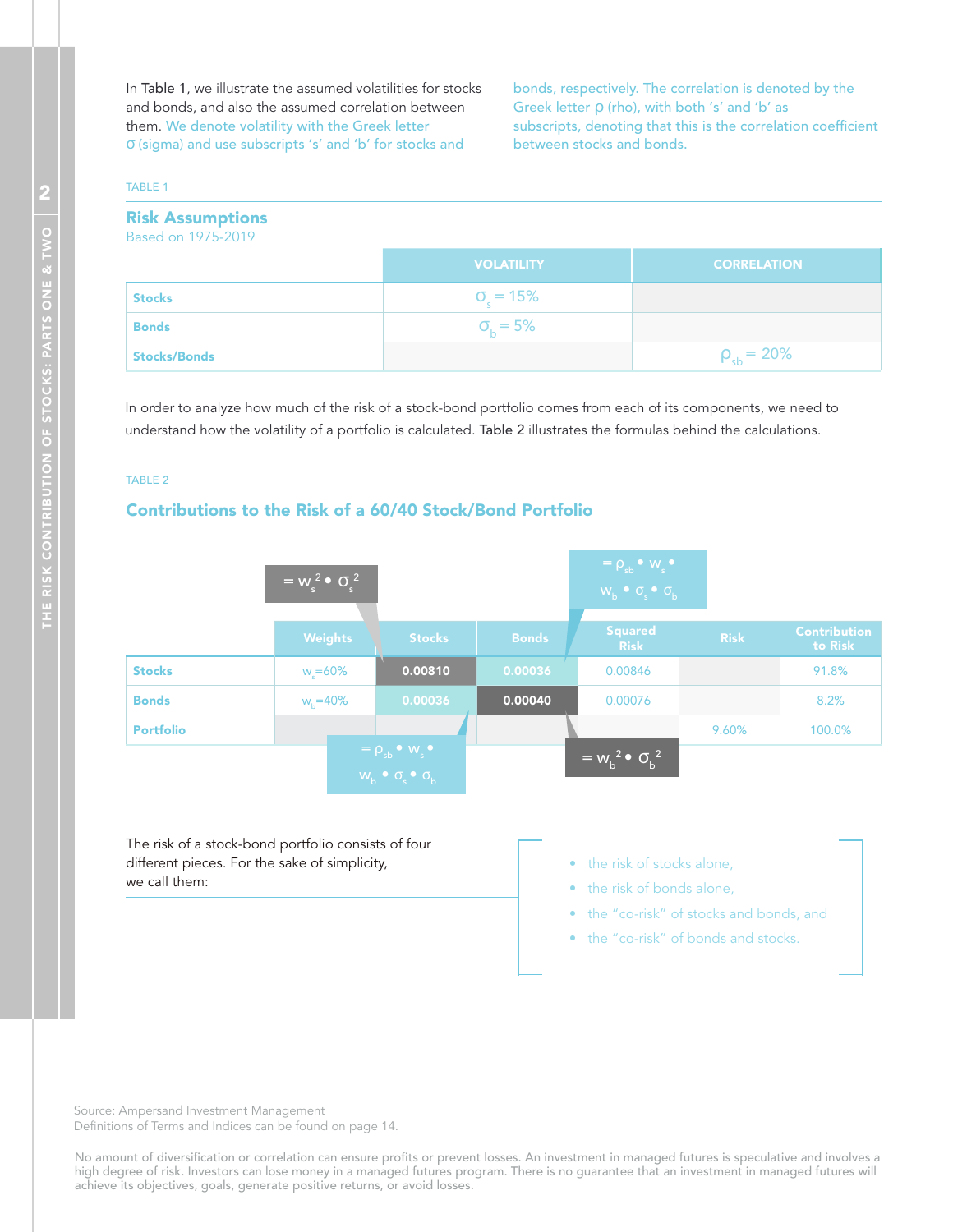The risk of stocks alone is given by the squared value of the allocation to stocks (60% in our example) multiplied by the squared valued of the risk of stocks (assumed to be 15%). This value turns out to be 0.00810.

The risk of bonds alone is given by the squared value of the allocation to bonds (40% in our example) multiplied by the squared valued of the risk of bonds (assumed to be 5%). This value is 0.00040.

The "co-risk" of stocks and bonds is given by the product of five quantities: the allocation to stocks, the allocation to bonds, the risk of stocks, the risk of bonds, and the correlation between stocks and bonds. This is equal to 0.00036. The "co-risk" of bonds and stocks, by symmetry, is also 0.00036.

Adding up these four numbers, we get 0.00922. The square root of this gives us 9.6%, the volatility of the 60/40 stock/bond portfolio.<sup>3</sup>

#### What is the contribution of each component?

The risk of stocks alone plus the shared risk of stocks and bonds is 0.00846, which is 91.8% of the total squared risk, which is 0.00922. Thus, stocks contribute almost 92% of the portfolio's risk, while bonds contribute the remaining 8.2%!

Upon reflection, perhaps this should not be a surprising result. The risk of stocks is three times as high as bonds (15% vs. 5%), and the allocation to stocks is 1.50 times the bond allocation (60% vs. 40%). These two factors combined result in the high contribution of stocks to portfolio risk. Many investors mistakenly believe that a 60/40 stock/bond portfolio is "well diversified" relative to an all-stock portfolio. In fact, even though this may appear true given that the portfolio's risk is only about 64% of the risk of stocks (9.6% vs. 15%), the fact remains that 92% of this lower total risk still comes from stocks.

In going from an all-stock portfolio, where 100% of the risk comes from stocks, to a 60/40 portfolio, the risk contribution of stocks falls to about 92%. In Table 3, we show the corresponding result for other portfolios, ranging from all-stock to all-bond. The results are also depicted graphically.

#### TABLE 3

#### Risk Contribution of Stocks in Various Stock/Bond Portfolios

| <b>Stock Allocation</b> | <b>Portfolio Risk</b> | <b>Contribution of Stocks</b> |
|-------------------------|-----------------------|-------------------------------|
| 100%                    | 15.0%                 | 100.0%                        |
| 90%                     | 13.6%                 | 99.1%                         |
| 80%                     | 12.2%                 | 97.7%                         |
| 70%                     | 10.9%                 | 95.5%                         |
| 60%                     | 9.6%                  | 91.8%                         |
| 50%                     | 8.4%                  | 85.7%                         |
| 40%                     | 7.2%                  | 75.9%                         |
| 30%                     | 6.2%                  | 60.3%                         |
| 20%                     | 5.5%                  | 38.3%                         |
| 10%                     | 5.0%                  | 14.3%                         |
| 0%                      | 5.0%                  | 0.0%                          |

<sup>3</sup>Note that this is lower than the weighted average of the volatilities, which is 60% of 15% plus 40% of 5%, i.e., 11%. The fact that the portfolio volatility is only 9.6% rather than 11% represents the benefit of diversification: the correlation coefficient is only 20%, and this results in lower risk. If stocks and bonds were perfectly (100%) correlated, the portfolio's volatility would have been 11%.

Source: Ampersand Investment Management

Definitions of Terms and Indices can be found on page 14.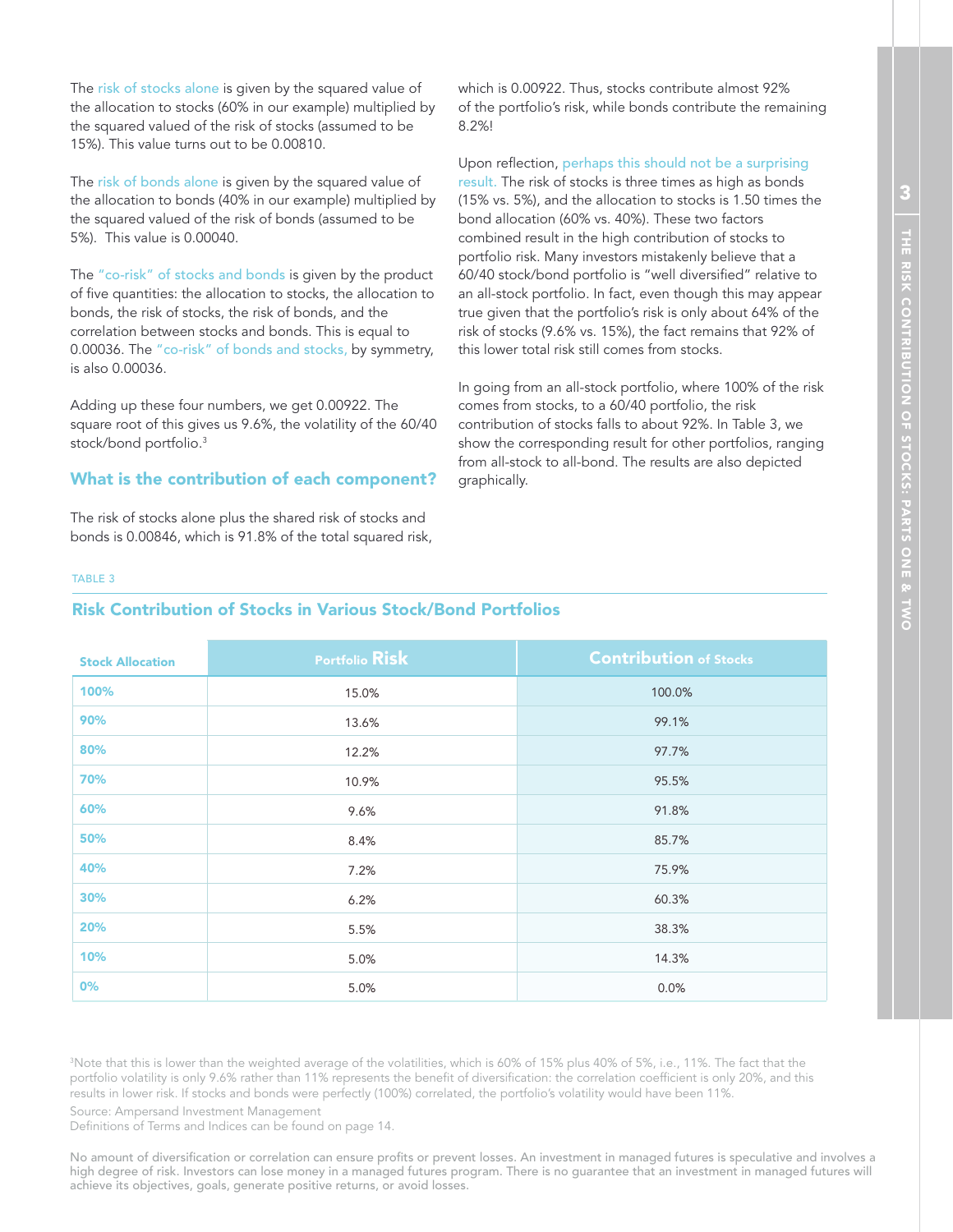#### TABLE 4



#### Risk Contribution of Stocks in Various Stock/Bond Portfolios

For an all-stock portfolio, all of its total risk of 15% (depicted on the right-hand vertical axis) comes from stocks. If we diversify into an 80/20 stock-bond portfolio, total risk falls to 12.2%, but almost 98% of this risk is still attributable to stocks. We have already seen the results for a 60/40 portfolio: almost 92% of portfolio risk comes from stocks. Even if we diversify further and consider a 40/60 portfolio, nearly 76% of its total risk, which is 7.2%, still comes from stocks. Even a portfolio with only 20% allocated to stocks derives almost 40% of its risk from them.

It bears repeating that risk is only one dimension, the other being return. While portfolio risk drops with the allocation to stocks, so does the expected return of the portfolio. In the long run, stocks must be expected to earn higher returns than

bonds, in order to compensate investors for their higher risk. Investors, in conjunction with their advisors, need to decide the level of total portfolio risk with which they are comfortable.

This will likely be a function of several variables, including age and position in the life-cycle, wealth, liquidity, and attitude towards risk.

In **part two**, we address the topic of extended diversification: How does investing in other non-correlated asset classes affect total portfolio risk and its components. This may be a particularly important issue at a time when global stock markets are near all-time highs while volatility appears to be almost unusually low.

Source: Ampersand Investment Management Definitions of Terms and Indices can be found on page 14.

No amount of diversification or correlation can ensure profits or prevent losses. An investment in managed futures is speculative and involves a high degree of risk. Investors can lose money in a managed futures program. There is no guarantee that an investment in managed futures will achieve its objectives, goals, generate positive returns, or avoid losses.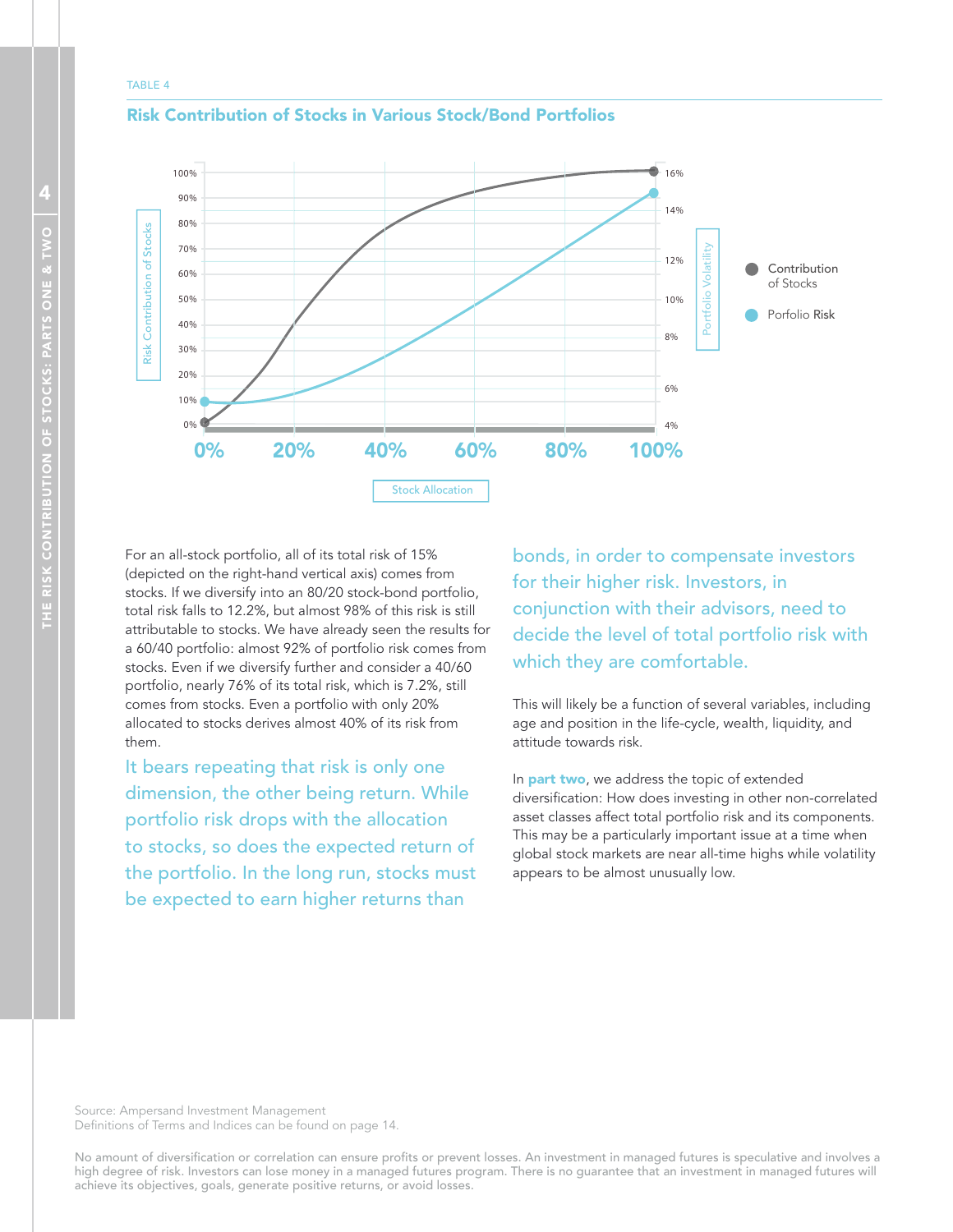# Part Two

In the first part of this Insight, we focused on the risk of various stock-bond portfolios and examined how much of this risk comes from their components.<sup>4</sup> Based on some reasonable assumptions about the volatility of stocks and bonds, and the correlation between them, we showed that most of the risk comes from stocks.

For an 80/20 stock-bond portfolio, 98% of total risk is attributable to stocks, and for a 60/40 portfolio, the contribution is as high as 92%. If we diversify further away from stocks, and consider a 40/60 portfolio, 76% of its total risk still comes from stocks. Even a portfolio with as little as 20% allocated to stocks derives almost 40% of its risk from them.<sup>5</sup> An implication of these findings is that equity markets will have a big impact on realized portfolio returns. While this can be beneficial during bull markets, it can result in crippling losses during market meltdowns such as 2007−08. And yet investors continue to hold significant positions in stocks, reaching for higher longterm returns while wrestling with shorter-term volatility.

In this Insight, we address the topic of diversification beyond bonds and into "alternative investments:" How does investing in other non-correlated asset classes affect total portfolio risk and its components? As an example of a non-correlated asset class, we pick managed futures.<sup>6</sup> Not knowing how volatile stocks, bonds, and managed futures may be in the future, we make some assumptions, as before, that are based roughly on the values realized during the period 1987-2016.<sup>7</sup>

<sup>4</sup>The Risk Contribution of Stocks, Insight. We use the standard deviation of returns, also called volatility, as a measure of risk. For most traditional assets, and when dealing with returns measured over reasonably long horizons, volatility serves as an adequate proxy for risk.

<sup>5</sup>These results are repeated in Panel A of Table 5.

 $^{\circ}$ We have discussed elsewhere the benefits of diversification in general, and diversification through managed futures in particular: see, for example, our Insights, Harnessing the Potential Benefits of Managed Futures (2016), Speaking of Correlation (2017), and Allocating to "Liquid Alternatives" – The Importance of Correlation.

<sup>7</sup>For the sake of consistency, we use the same values for stocks and bonds that we used in our previous Insight.

Source: Ampersand Investment Management

Definitions of Terms and Indices can be found on page 14.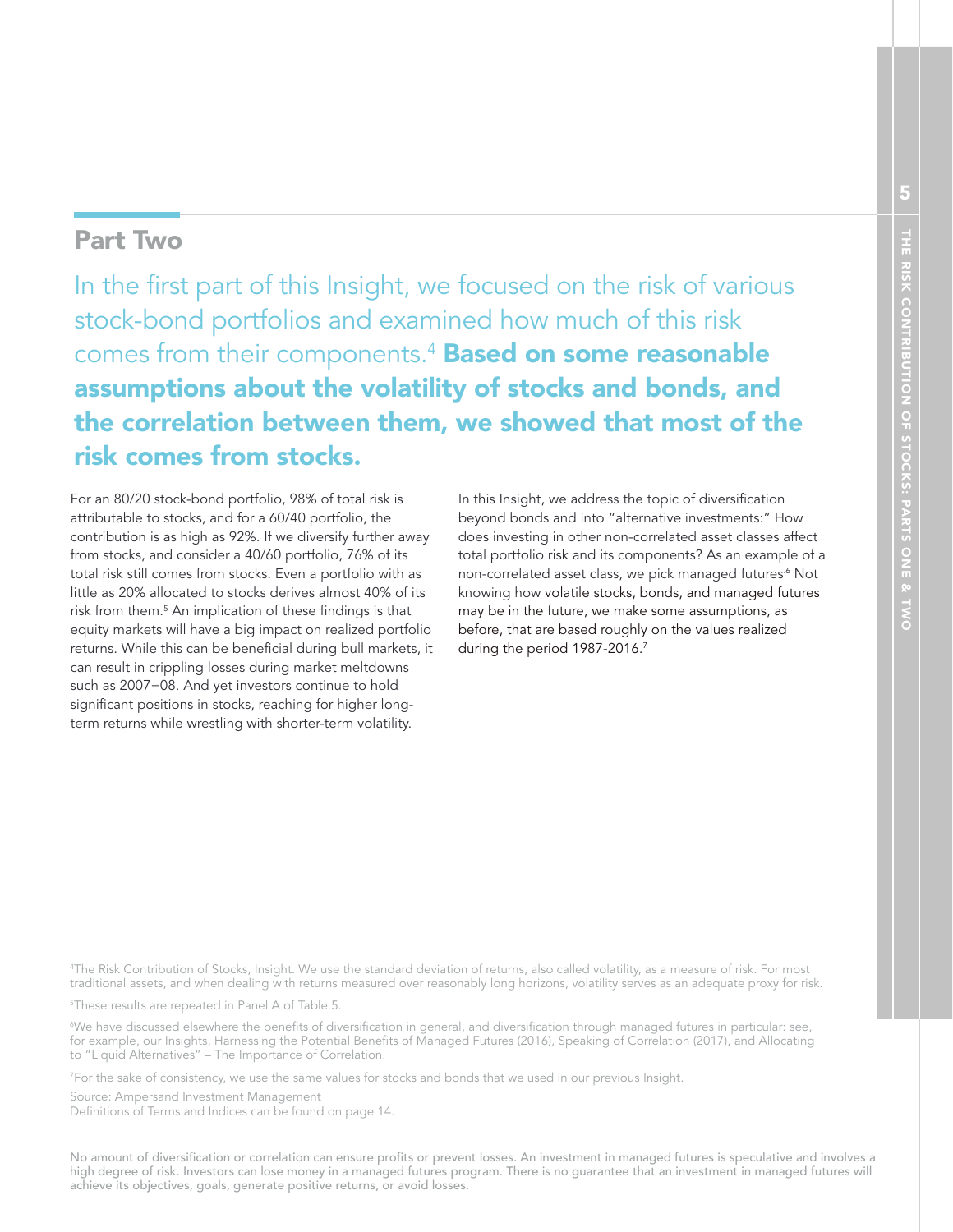In Table 5, we show the volatilities we assume for stocks, bonds, and managed futures, as well as the assumed correlations between each pair of asset classes. We also make what we believe are some reasonable assumptions

about the expected returns on each asset class for the long run: We assume that the risk-free rate of interest will be 1%, and that all three asset classes will have the same Sharpe Ratio going forward.<sup>8</sup>

#### TABLE 5

#### Risk and Return Assumptions

|                                  | <b>Volatility</b> | <b>Correlation</b> | <b>Expected Return</b> | <b>Sharpe Ratio (1%)</b> |
|----------------------------------|-------------------|--------------------|------------------------|--------------------------|
| <b>STOCKS</b>                    | 15.0%             |                    | 10.0%                  | 0.60%                    |
| <b>BONDS</b>                     | 5.00%             |                    | 4.00%                  | 0.60%                    |
| <b>MANAGED FUTURES</b>           | 10.0%             |                    | 7.00%                  | 0.60%                    |
| <b>STOCKS TO BONDS</b>           |                   | 20.0%              |                        |                          |
| <b>STOCKS TO MANAGED FUTURES</b> |                   | $0\%$              |                        |                          |
| <b>BONDS TO MANAGED FUTURES</b>  |                   | 10.0%              |                        |                          |

In Table 6, we show the risk of hypothetical portfolios with a range of allocations to stocks and bonds, with the balance allocated to managed futures, so that the three allocations add up to 100%. Note that the portfolios at the three corners of the triangular array represent portfolios with 100% allocated to a single asset class out of the three (highlighted in yellow). Portfolios along the edges of the triangle represent two-asset portfolios: green are stock/ bond portfolio, pink are stock/managed futures, and blue are bond/managed futures.<sup>9</sup>Thus, a 50/50 stock/bond portfolio has a risk of 8.4%, a 50/50 stock/managed futures portfolio a risk of 9.0%, and a 50/50 bond/managed futures portfolio a risk of 5.8%. Note that these risks are in each case lower than the simple average of the two individual risks: this is the "free lunch" of diversification.

As a rule of thumb, the lower the correlation between two asset classes, all else equal, the relatively greater the diversification benefit.

<sup>8</sup>We discuss Sharpe Ratio later in the paper. This assumption of equal Sharpe Ratios has the effect of seeking to minimize the bias in favor of any asset class. The expected returns we assume are loosely based on their historical realized values. The substantive conclusions of this Insight do not depend on the assumptions, however.

<sup>9</sup>The green-shaded numbers are identical to those shown in our previous Insight.

Stocks: S&P 500® Total Return Index, Bonds: Barclay US Aggregate Bond Index® , Managed Futures: BTOP50® Index

Source: Ampersand Investment Management

Definitions of Terms and Indices can be found on page 14.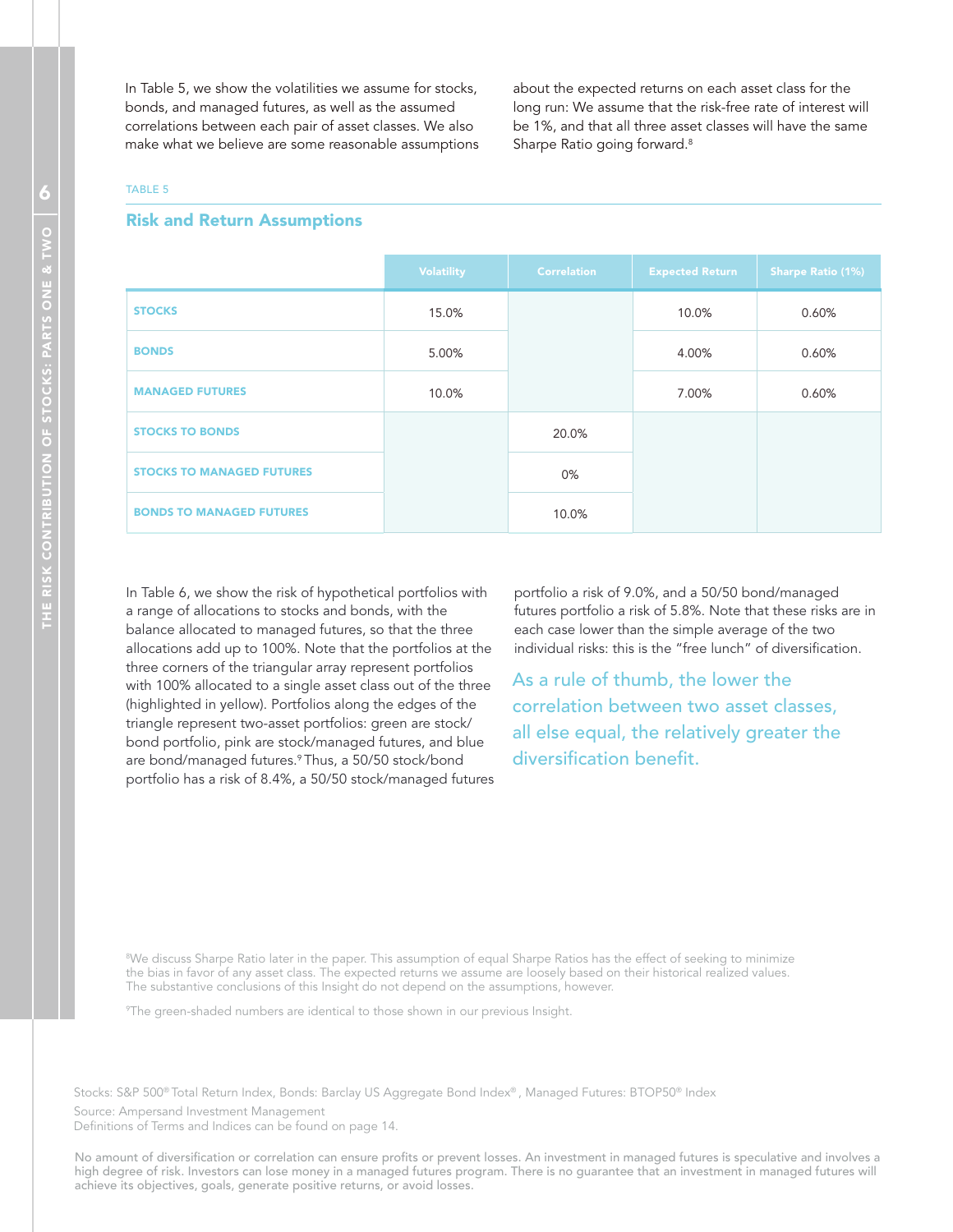#### Total Risk of Various Hypothetical Stock/Bond/Managed Futures Portfolios

| 100% Managed Futures      |               |       |              |             |       |      |      |      |      |      |      |      |  |
|---------------------------|---------------|-------|--------------|-------------|-------|------|------|------|------|------|------|------|--|
|                           |               |       | <b>BONDS</b> |             |       |      |      |      |      |      |      |      |  |
|                           | <b>Stocks</b> | 0%    | 10%          | 20%         | 30%   | 40%  | 50%  | 60%  | 70%  | 80%  | 90%  | 100% |  |
|                           | 0%            | 10.0% | 9.1%         | 8.2%        | 7.3%  | 6.5% | 5.8% | 5.2% | 4.8% | 4.6% | 4.7% | 5.0% |  |
|                           | 10%           | 9.1%  | 8.2%         | 7.4%        | 6.6%  | 5.9% | 5.3% | 4.9% | 4.7% | 4.7% | 5.0% |      |  |
|                           | 20%           | 8.5%  | 7.7%         | 7.0%        | 6.3%  | 5.7% | 5.4% | 5.2% | 5.2% | 5.5% |      |      |  |
|                           | 30%           | 8.3%  | 7.6%         | 7.0%        | 6.5%  | 6.2% | 6.0% | 6.0% | 6.2% |      |      |      |  |
|                           | 40%           | 8.5%  | 7.9%         | 7.5%        | 7.2%  | 7.0% | 7.1% | 7.2% |      |      |      |      |  |
|                           | 50%           | 9.0%  | 8.6%         | 8.4%        | 8.2%  | 8.2% | 8.4% |      |      |      |      |      |  |
| 50% / 50%<br>Stocks /     | 60%           | 9.8%  | 9.6%         | 9.5%        | 9.5%  | 9.6% |      |      |      |      |      |      |  |
| Managed<br><b>Futures</b> | 70%           | 10.9% | 10.8%        | 10.8%       | 10.9% |      |      |      |      |      |      |      |  |
|                           | 80%           | 12.2% | 12.2%        | 12.2%       |       |      |      |      |      |      |      |      |  |
|                           | 90%           | 13.5% | 13.6%        |             |       |      |      |      |      |      |      |      |  |
|                           | 100%          | 15.0% |              |             |       |      |      |      |      |      |      |      |  |
|                           |               |       |              | 100% Stocks |       |      |      |      |      |      |      |      |  |

The 50/50 stock/bond portfolio's risk is 8.4% compared to the average risk of stocks and bonds, which is 10% (the average of 5% and 15%); this represents a 16% reduction in risk. The correlation of stocks and bonds is assumed to be 20% in Table 5. Stocks and managed futures are assumed to have a correlation of zero. The risk of the 50/50 stocks/managed futures portfolio is 9%, which is 28% lower than their average risk, which is 12.5% (the average of 10% and 15%). This larger reduction in risk, 28% vs. 16%, is a consequence of the lower correlation of 0% vs 20%.

How would an investor decide which of these portfolios he/she prefers? Should it be the portfolio with the lowest

risk? That turns out to be the 80/20 bonds/managed futures portfolio, with a risk of 4.6%. However, this is mainly a consequence of the fact that bonds are generally the least risky of the three asset classes. We should also expect this low-risk portfolio to have a fairly low—perhaps the lowest—expected return, possibly too low for an investor who is more aggressive. As we have said before, looking at just portfolio risk without considering return—or looking at return without considering risk—only tells half the story. Investors, in conjunction with their advisors, need to decide the level of total portfolio risk with which they are comfortable. This will likely be a function of several variables, including age, life-cycle status, wealth, liquidity needs, and attitude towards risk.

Stocks: S&P 500® Total Return Index, Bonds: Barclay US Aggregate Bond Index® , Managed Futures: BTOP50® Index

Source: Ampersand Investment Management

Definitions of Terms and Indices can be found on page 14.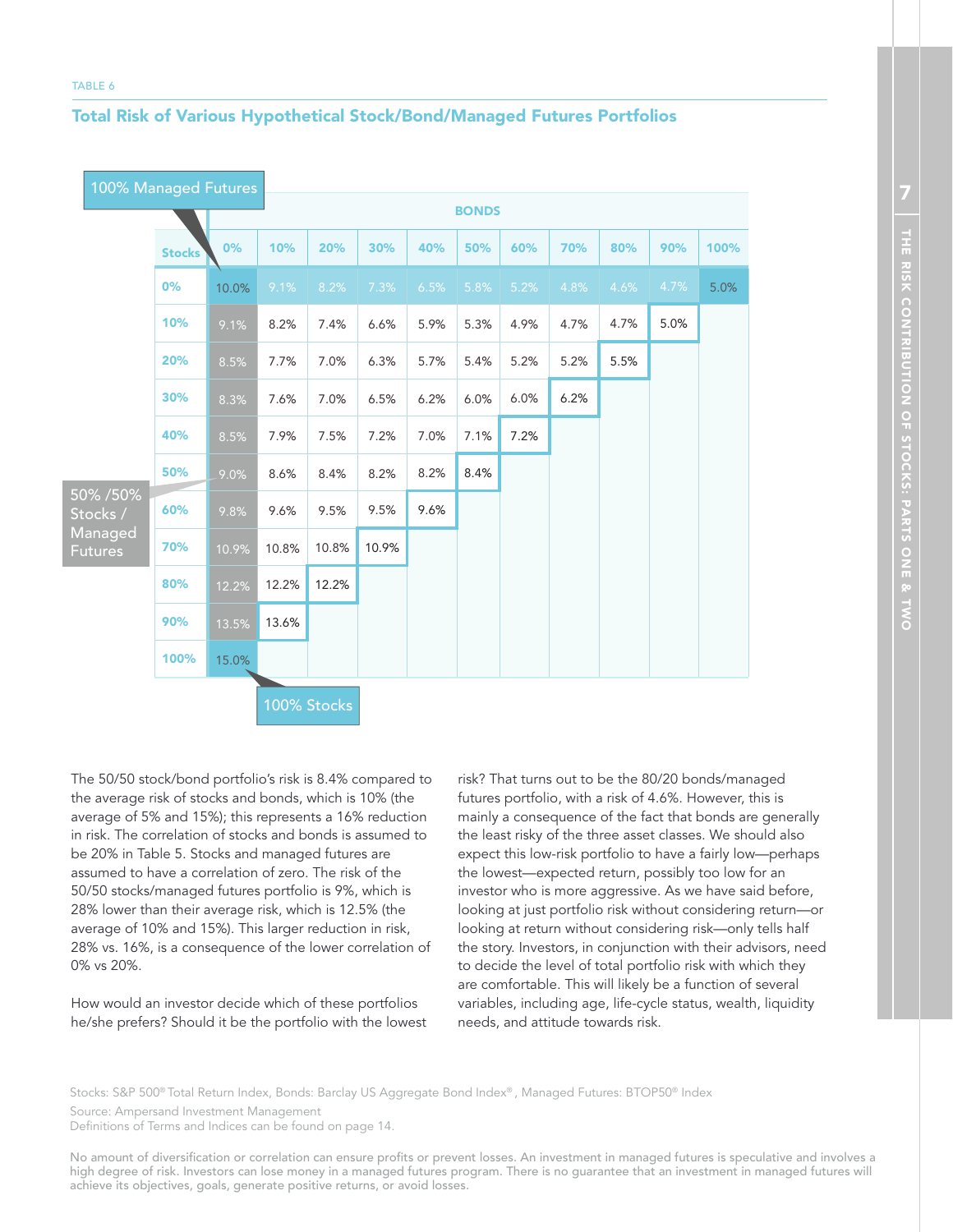#### TABLE 7

#### Expected Returns of Various Stock/Bond/Managed Futures Portfolios

|               |       |      |      |      |      | <b>BONDS</b> |      |      |      |      |      |
|---------------|-------|------|------|------|------|--------------|------|------|------|------|------|
| <b>Stocks</b> | 0%    | 10%  | 20%  | 30%  | 40%  | 50%          | 60%  | 70%  | 80%  | 90%  | 100% |
| 0%            | 7.0%  | 6.7% | 6.4% | 6.1% | 5.8% | 5.5%         | 5.2% | 4.9% | 4.6% | 4.3% | 4.0% |
| 10%           | 7.3%  | 7.0% | 6.7% | 6.4% | 6.1% | 5.8%         | 5.5% | 5.2% | 4.9% | 4.6% |      |
| 20%           | 7.6%  | 7.3% | 7.0% | 6.7% | 6.4% | 6.1%         | 5.8% | 5.5% | 5.2% |      |      |
| 30%           | 7.9%  | 7.6% | 7.3% | 7.0% | 6.7% | 6.4%         | 6.1% | 5.8% |      |      |      |
| 40%           | 8.2%  | 7.9% | 7.6% | 7.3% | 7.0% | 6.7%         | 6.4% |      |      |      |      |
| 50%           | 8.5%  | 8.2% | 7.9% | 7.6% | 7.3% | 7.0%         |      |      |      |      |      |
| 60%           | 8.8%  | 8.5% | 8.2% | 7.9% | 7.6% |              |      |      |      |      |      |
| 70%           | 9.1%  | 8.8% | 8.5% | 8.2% |      |              |      |      |      |      |      |
| 80%           | 9.4%  | 9.1% | 8.8% |      |      |              |      |      |      |      |      |
| 90%           | 9.7%  | 9.4% |      |      |      |              |      |      |      |      |      |
| 100%          | 10.0% |      |      |      |      |              |      |      |      |      |      |

Let us now turn to the expected returns (based on our assumptions from Table 5) of these portfolios, which are shown in Table 7. As expected, portfolios with higher stock allocations tend to have higher returns, while those with higher bond allocations tend to have lower returns. Note that the expected return of any 50/50 portfolio is simply the average of the returns for its component asset classes; there is no "diversification" advantage (or disadvantage) for portfolio expected return as there is for portfolio risk.

One way to combine the information in Tables 6 and 7 in an effort to seek out an "optimal" portfolio is to calculate the Sharpe Ratio for each portfolio. This ratio is simply a measure of how much "risk premium" a portfolio earns per unit of risk that it takes. To keep things simple, we assume a risk-free rate of 1%, and calculate the Sharpe Ratio for each portfolio:

# **Sharpe Ratio =** (Portfolio Expected Return – 1%) / Portfolio Risk

Stocks: S&P 500® Total Return Index, Bonds: Barclay US Aggregate Bond Index® , Managed Futures: BTOP50® Index Source: Ampersand Investment Management

Definitions of Terms and Indices can be found on page 14.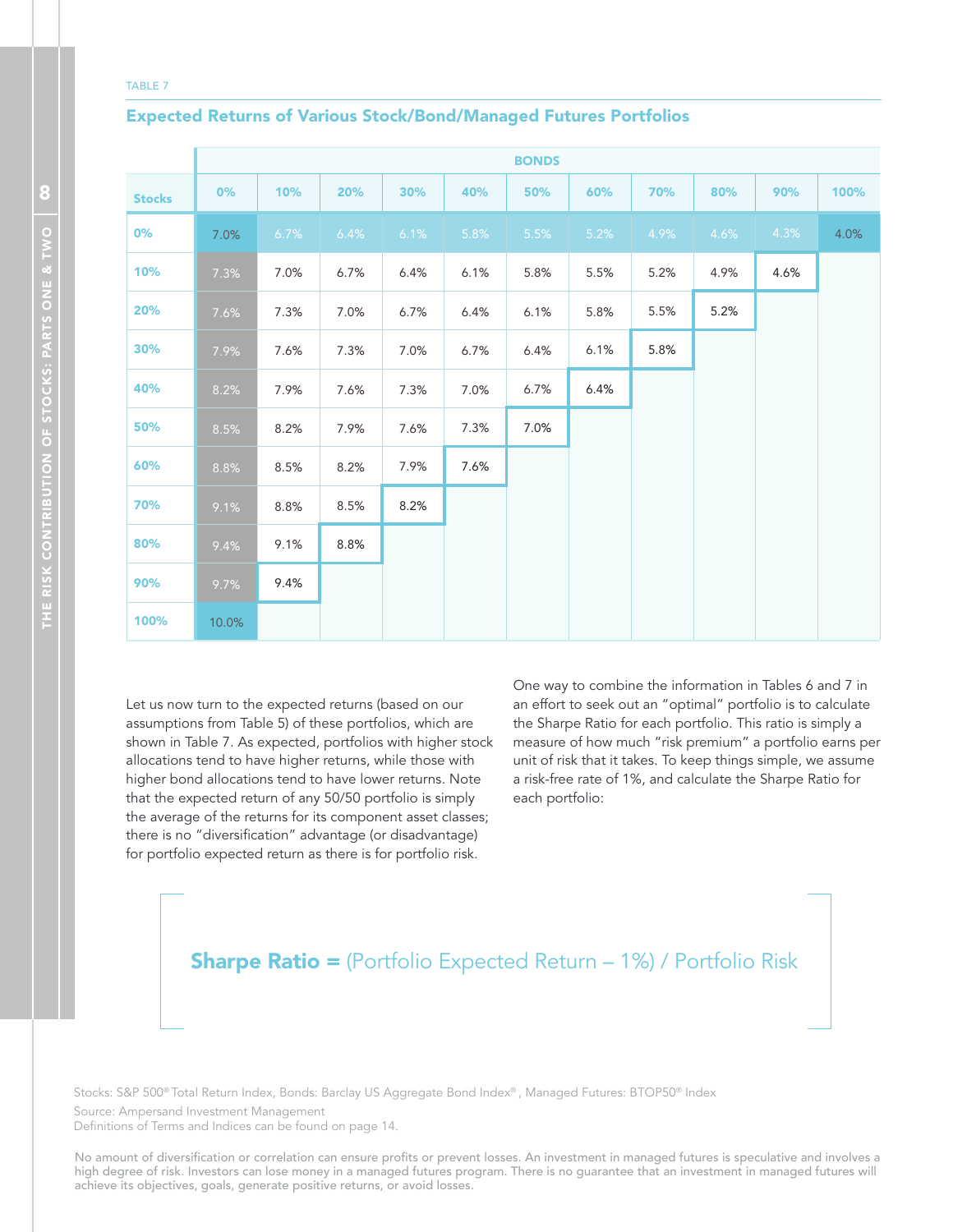For example, the 50/50 stock/bond portfolio has a Sharpe Ratio equal to 7% minus 1%, which is 6%, divided by its risk of 8.4%, which gives 0.72. All else equal, a higher Sharpe Ratio implies a more desirable portfolio.

In Table 8, we show the Sharpe Ratios for the various portfolios. The "corner" portfolios, with 100% in a single asset class, all have the same Sharpe Ratio of 0.60, which was our assumption in Table 5. The portfolio with the

highest Sharpe Ratio, 0.95, turns out to be the 20/50/30 stock/bond/managed futures portfolio. Individually, this portfolio has an expected return of 6.1%, which is not highest. Nor is its volatility of 5.4% the lowest among all portfolios. It does have the highest reward-to-risk ratio, however, and is therefore in some sense the "optimal" or best portfolio in terms of the trade-off between risk and return.

#### TABLE 8

#### Sharpe Ratios of Various Stock/Bond/Managed Futures Portfolios

|               |      |      |      |      |      | <b>BONDS</b> |      |      |      |      |      |
|---------------|------|------|------|------|------|--------------|------|------|------|------|------|
| <b>Stocks</b> | 0%   | 10%  | 20%  | 30%  | 40%  | 50%          | 60%  | 70%  | 80%  | 90%  | 100% |
| 0%            | 0.60 | 0.63 | 0.66 | 0.70 | 0.74 | 0.77         | 0.80 | 0.81 | 0.77 | 0.70 | 0.60 |
| 10%           | 0.69 | 0.73 | 0.77 | 0.82 | 0.87 | 0.91         | 0.92 | 0.90 | 0.82 | 0.72 |      |
| 20%           | 0.77 | 0.82 | 0.86 | 0.91 | 0.94 | 0.95         | 0.93 | 0.86 | 0.77 |      |      |
| 30%           | 0.83 | 0.87 | 0.90 | 0.92 | 0.92 | 0.90         | 0.85 | 0.77 |      |      |      |
| 40%           | 0.85 | 0.87 | 0.88 | 0.88 | 0.85 | 0.81         | 0.75 |      |      |      |      |
| 50%           | 0.83 | 0.83 | 0.83 | 0.80 | 0.77 | 0.72         |      |      |      |      |      |
| 60%           | 0.79 | 0.78 | 0.76 | 0.73 | 0.69 |              |      |      |      |      |      |
| 70%           | 0.74 | 0.72 | 0.69 | 0.66 |      |              |      |      |      |      |      |
| 80%           | 0.69 | 0.67 | 0.64 |      |      |              |      |      |      |      |      |
| 90%           | 0.64 | 0.62 |      |      |      |              |      |      |      |      |      |
| 100%          | 0.60 |      |      |      |      |              |      |      |      |      |      |

Let us try to explain why this might be the case, by addressing the question we set out to answer at the outset:

The relative risk contributions of the three component asset classes to the overall risk of the portfolio. We show these data in the three panels of Table 9.

Stocks: S&P 500® Total Return Index, Bonds: Barclay US Aggregate Bond Index® , Managed Futures: BTOP50® Index

Source: Ampersand Investment Management

Definitions of Terms and Indices can be found on page 14.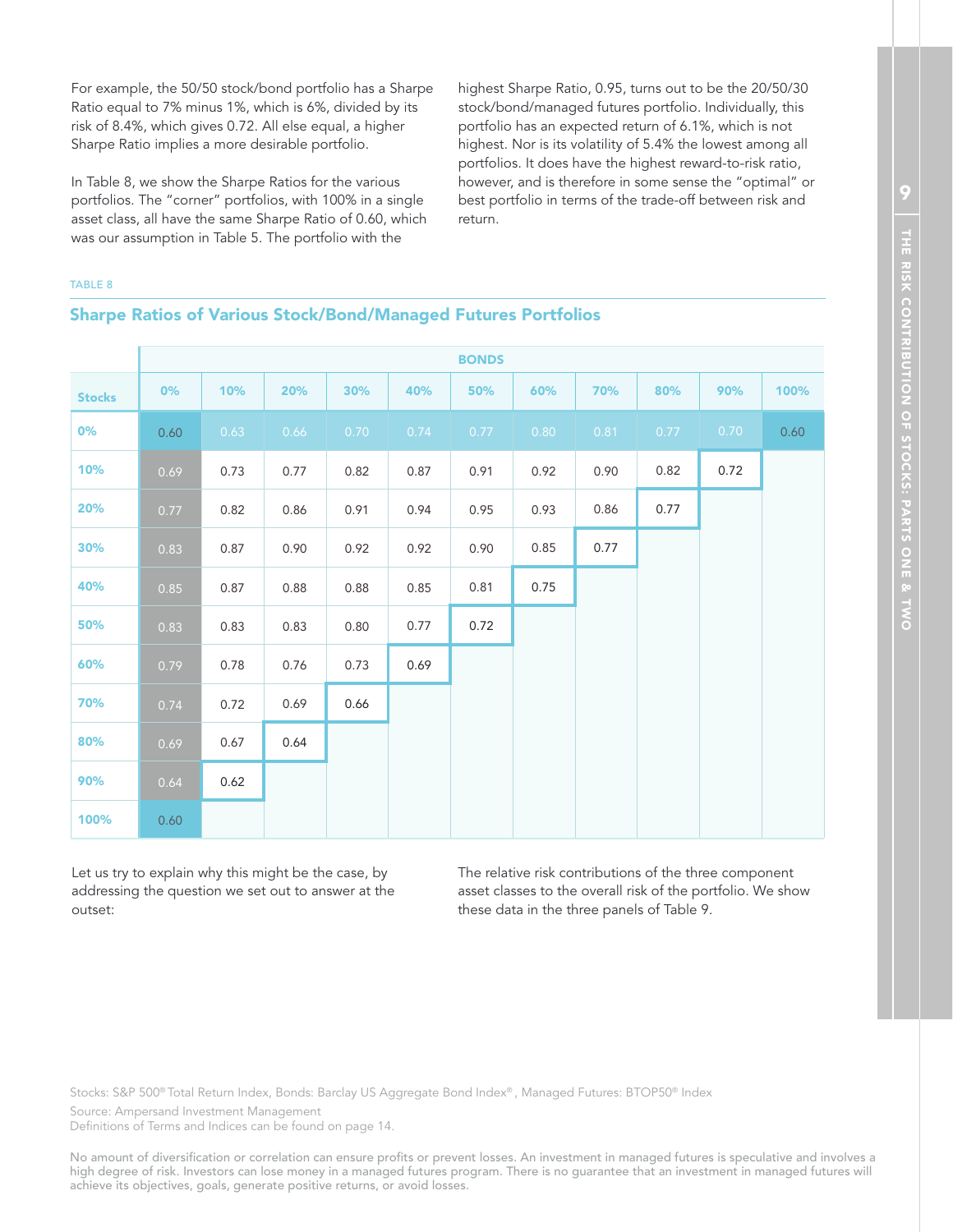#### TABLE 9

### Risk Contribution of Stocks, Bonds, and Managed Futures to Various Portfolios

#### Panel A

Risk Contribution of Stocks

|               |       |       |       |     |     | <b>BONDS</b> |       |       |     |       |      |
|---------------|-------|-------|-------|-----|-----|--------------|-------|-------|-----|-------|------|
| <b>Stocks</b> | 0%    | 10%   | 20%   | 30% | 40% | 50%          | 60%   | 70%   | 80% | 90%   | 100% |
| $0\%$         | $0\%$ | $0\%$ | $0\%$ | 0%  | 0%  | 0%           | $0\%$ | $0\%$ | 0%  | $0\%$ | 0%   |
| 10%           | 3%    | 4%    | 5%    | 6%  | 8%  | 11%          | 13%   | 15%   | 15% | 14%   |      |
| 20%           | 12%   | 16%   | 20%   | 25% | 31% | 36%          | 40%   | 41%   | 38% |       |      |
| 30%           | 29%   | 35%   | 43%   | 51% | 58% | 62%          | 63%   | 60%   |     |       |      |
| 40%           | 50%   | 58%   | 66%   | 73% | 77% | 78%          | 76%   |       |     |       |      |
| 50%           | 69%   | 76%   | 83%   | 87% | 87% | 86%          |       |       |     |       |      |
| 60%           | 84%   | 89%   | 92%   | 93% | 92% |              |       |       |     |       |      |
| 70%           | 92%   | 95%   | 96%   | 95% |     |              |       |       |     |       |      |
| 80%           | 97%   | 98%   | 98%   |     |     |              |       |       |     |       |      |
| 90%           | 99%   | 99%   |       |     |     |              |       |       |     |       |      |
| 100%          | 100%  |       |       |     |     |              |       |       |     |       |      |

#### Panel B

| <b>Risk Contribution of Bonds</b> |  |  |  |  |
|-----------------------------------|--|--|--|--|
|-----------------------------------|--|--|--|--|

|               |       |       |     |     |     | <b>BONDS</b> |        |     |     |     |      |
|---------------|-------|-------|-----|-----|-----|--------------|--------|-----|-----|-----|------|
| <b>Stocks</b> | $0\%$ | 10%   | 20% | 30% | 40% | 50%          | 60%    | 70% | 80% | 90% | 100% |
| $0\%$         | $0\%$ | $1\%$ | 3%  | 6%  | 12% | 22%          | $37\%$ | 57% | 78% | 93% | 100% |
| 10%           | $0\%$ | 1%    | 4%  | 8%  | 16% | 29%          | 45%    | 64% | 79% | 86% |      |
| 20%           | $0\%$ | 2%    | 5%  | 10% | 18% | 30%          | 43%    | 54% | 62% |     |      |
| 30%           | $0\%$ | 2%    | 5%  | 10% | 17% | 25%          | 33%    | 40% |     |     |      |
| 40%           | $0\%$ | 2%    | 5%  | 9%  | 14% | 19%          | 24%    |     |     |     |      |
| 50%           | $0\%$ | 2%    | 4%  | 7%  | 11% | 14%          |        |     |     |     |      |
| 60%           | $0\%$ | 1%    | 3%  | 6%  | 8%  |              |        |     |     |     |      |
| 70%           | $0\%$ | 1%    | 3%  | 5%  |     |              |        |     |     |     |      |
| 80%           | $0\%$ | 1%    | 2%  |     |     |              |        |     |     |     |      |
| 90%           | $0\%$ | 1%    |     |     |     |              |        |     |     |     |      |
| 100%          | $0\%$ |       |     |     |     |              |        |     |     |     |      |

**Stocks:** S&P 500® Total Return Index, **Bonds:** Barclay US Aggregate Bond Index® , **Managed Futures:** BTOP50® Index

Source: Ampersand Investment Management

Definitions of Terms and Indices can be found on page 14.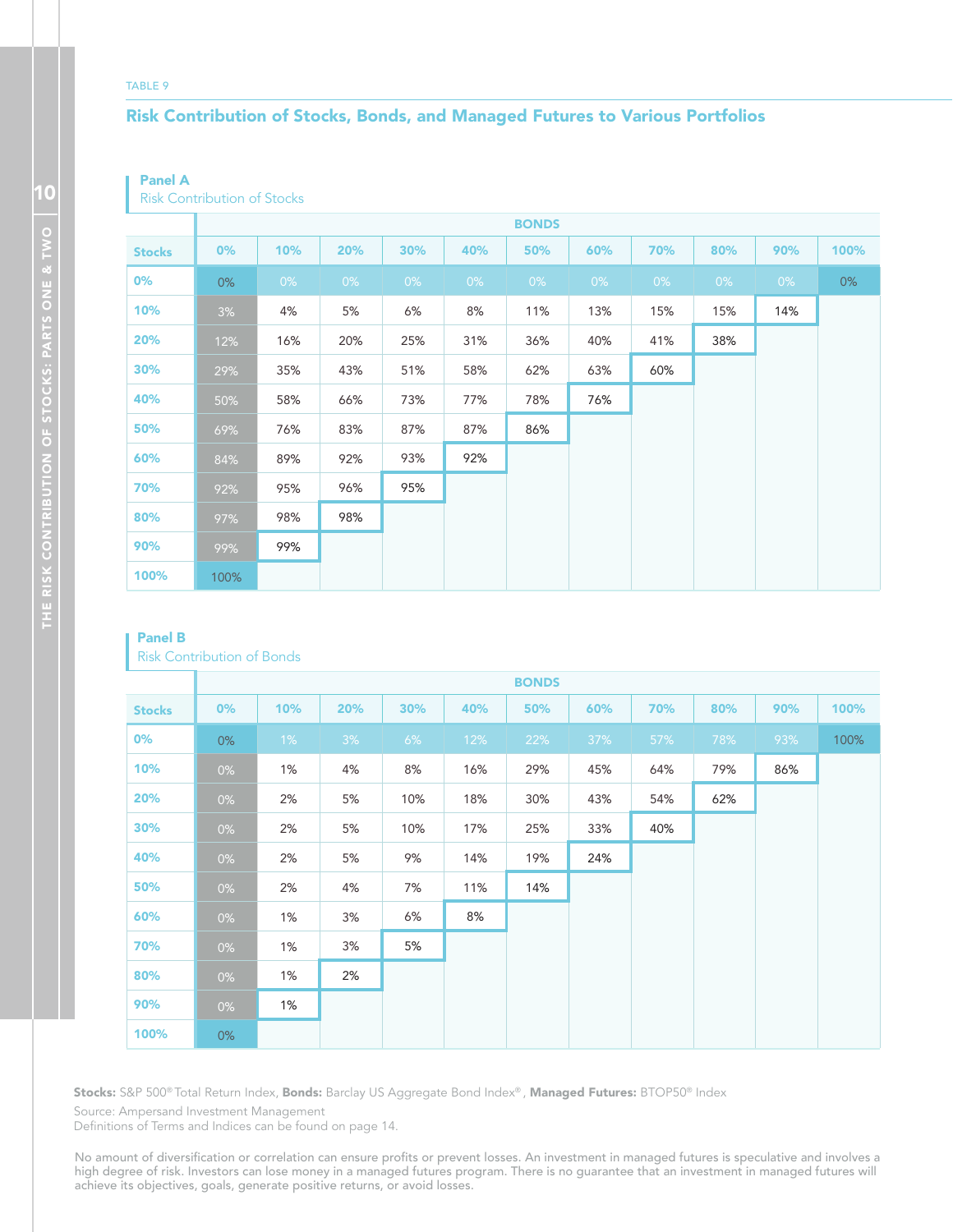|               |       |     |     |     |     | <b>BONDS</b> |     |     |     |     |      |
|---------------|-------|-----|-----|-----|-----|--------------|-----|-----|-----|-----|------|
| <b>Stocks</b> | 0%    | 10% | 20% | 30% | 40% | 50%          | 60% | 70% | 80% | 90% | 100% |
| 0%            | 100%  | 99% | 97% | 94% | 88% | 78%          | 63% | 43% | 22% | 7%  | 0%   |
| 10%           | 97%   | 95% | 91% | 86% | 76% | 60%          | 42% | 21% | 6%  | 0%  |      |
| 20%           | 88%   | 82% | 75% | 65% | 51% | 34%          | 17% | 5%  | 0%  |     |      |
| 30%           | 71%   | 63% | 52% | 39% | 25% | 13%          | 4%  | 0%  |     |     |      |
| 40%           | 50%   | 40% | 29% | 18% | 9%  | 3%           | 0%  |     |     |     |      |
| 50%           | 31%   | 22% | 13% | 6%  | 2%  | 0%           |     |     |     |     |      |
| 60%           | 16%   | 10% | 5%  | 1%  | 0%  |              |     |     |     |     |      |
| 70%           | 8%    | 4%  | 1%  | 0%  |     |              |     |     |     |     |      |
| 80%           | 3%    | 1%  | 0%  |     |     |              |     |     |     |     |      |
| 90%           | $1\%$ | 0%  |     |     |     |              |     |     |     |     |      |
| 100%          | $0\%$ |     |     |     |     |              |     |     |     |     |      |

Panel C Risk Contribution of Managed Futures

Consider the 20/50/30 portfolio from Table 8, which had the highest Sharpe Ratio. It turns out that the three asset classes contribute almost equally to the risk of this portfolio: stocks contribute 36%, bonds 30% and managed futures 34%. A portfolio in which the risk contributions of various components are equalized is sometimes called a "risk parity" portfolio.<sup>10</sup> This turns out to be a very rough rule-of-thumb: it is not always necessary that the portfolio with the highest Sharpe Ratio is the "risk parity" portfolio, which is a term used to define the portfolio in which all the individual components contribute equally toward the total risk.

Using some very simple assumptions, we have shown that a "more diversified" portfolio, whose risk contributions are spread out across its component asset classes, turns out to have a higher reward-to-risk ratio than one with a significantly higher risk contribution from one asset class such as stocks. This reiterates one of the teachings of Modern Portfolio Theory (MPT): Diversification helps.

10Since there can be different measures of risk, there is no unique definition of risk parity.

**Stocks:** S&P 500® Total Return Index, **Bonds:** Barclay US Aggregate Bond Index®, **Managed Futures:** BTOP50® Index

Source: Ampersand Investment Management Definitions of Terms and Indices can be found on page 14.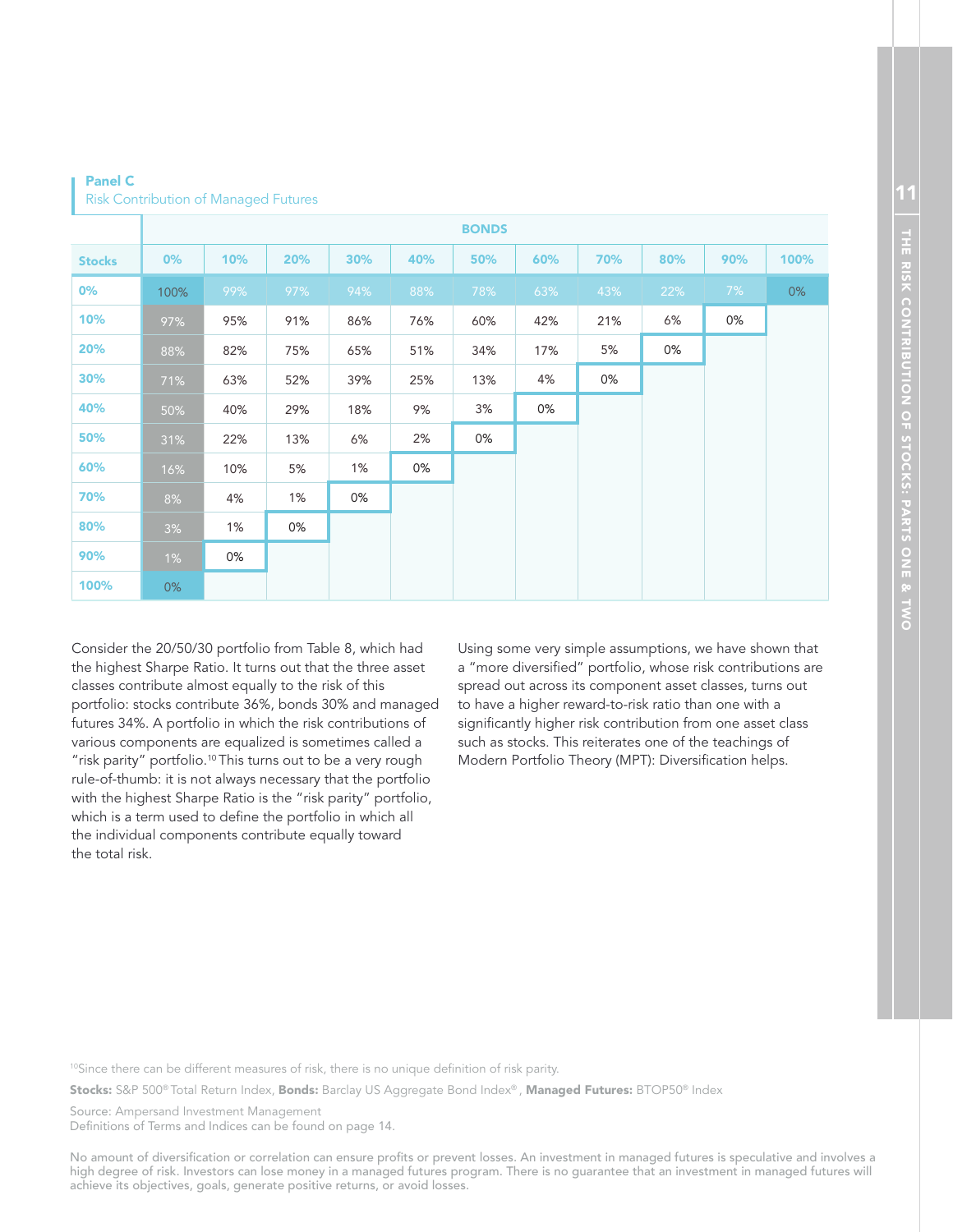#### A Graphical Illustration of Modern Portfolio Theory



MPT goes on to state that the portfolio with the highest Sharpe Ratio, also called the "tangency portfolio," is the optimal risky portfolio for all investors. Each investor has the ability to combine this portfolio (which turns out in equilibrium to be the "market portfolio") with risk-free lending or borrowing, so that he/she ends up holding an overall portfolio still with the highest Sharpe Ratio, but with an appropriate level of risk. Relatively risk-averse investors combine the market portfolio with risk-free lending (i.e., investing in cash or T-Bills) to "dilute" their risk and earn a lower return. As shown above, a risk-averse investor can invest 50% of her total wealth in T-Bills earning 1% and

50% in the tangency portfolio, thereby reducing risk to about 2.7% with an expected return of about 3%. A more risk-tolerant investor can, in theory, borrow say 75% at the risk-free rate and leverage the risky portfolio to 175%, taking on greater risk of about 9.5% while seeking to earn a higher return of close to 9%.<sup>11</sup>

One constraint that MPT imposes on the tangency portfolio is that the allocations sum up to 100%, even when borrowing or lending is involved. In the next part of this series of Insights, we will examine the effects of relaxing this constraint: for example, we will examine portfolios with 50% allocated to managed futures, but in a 60/40/50 portfolio rather than a traditional 30/20/50 portfolio. Note that the allocations in the traditional portfolio add up to 100%, while those in the other portfolio add up to 150%.

We call this idea "extended diversification" or the "Power of &."

<sup>11</sup>Of course, these prescriptions are based on a number of simplifying assumptions, many of which are not necessarily reflective of financial markets in practice.

**Stocks:** S&P 500® Total Return Index, **Bonds:** Barclay US Aggregate Bond Index® **,Managed Futures:** BTOP50® Index

Source: Ampersand Investment Management Definitions of Terms and Indices can be found on page 14.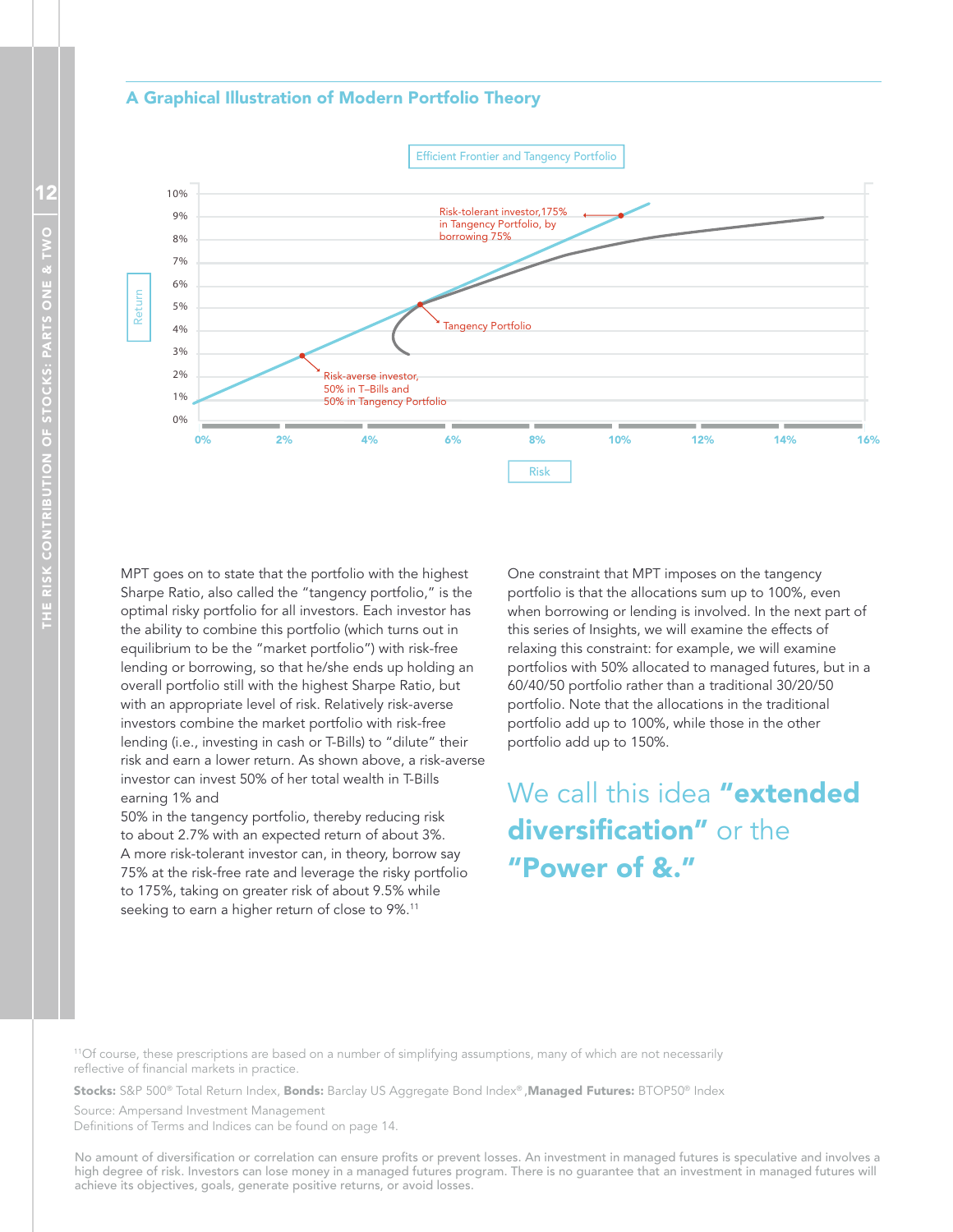13THE RISK CONTRIBUTION OF STOCKS: PARTS ONE & TWO THE RISK CONTRIBUTION OF STOCKS: PARTS ONE & TWO

Extended diversification may enable investors to potentially harness the combined benefit of their current portfolio AND managed futures. The traditional "OR" decision involves selling part of the existing stock and/or bond holdings in order to gain exposure to a diversifying asset class such as managed futures: the portion that is allocated involves a choice between managed futures OR stocks/bonds. Thus, the allocation to managed futures may incur the opportunity cost of forgoing the returns that stocks and bonds might have continued to earn.

Extended diversification seeks to allow investors to hold on to their stocks and bonds AND allocate to managed futures, without the opportunity cost of selling stocks and bonds.

In many cases, by managing allocations appropriately, this can potentially be achieved without taking on the significant increase in risk of a portfolio that is leveraged traditionally through borrowing.<sup>12</sup>

 $12$ This may be possible for an asset class such as managed futures, where only a small amount of margin or collateral needs to be posted in order to gain exposure. Extended diversification may afford investors the opportunity to post their existing stocks and bonds as collateral rather than having to sell them.

Definitions of Terms and Indices can be found on page 14.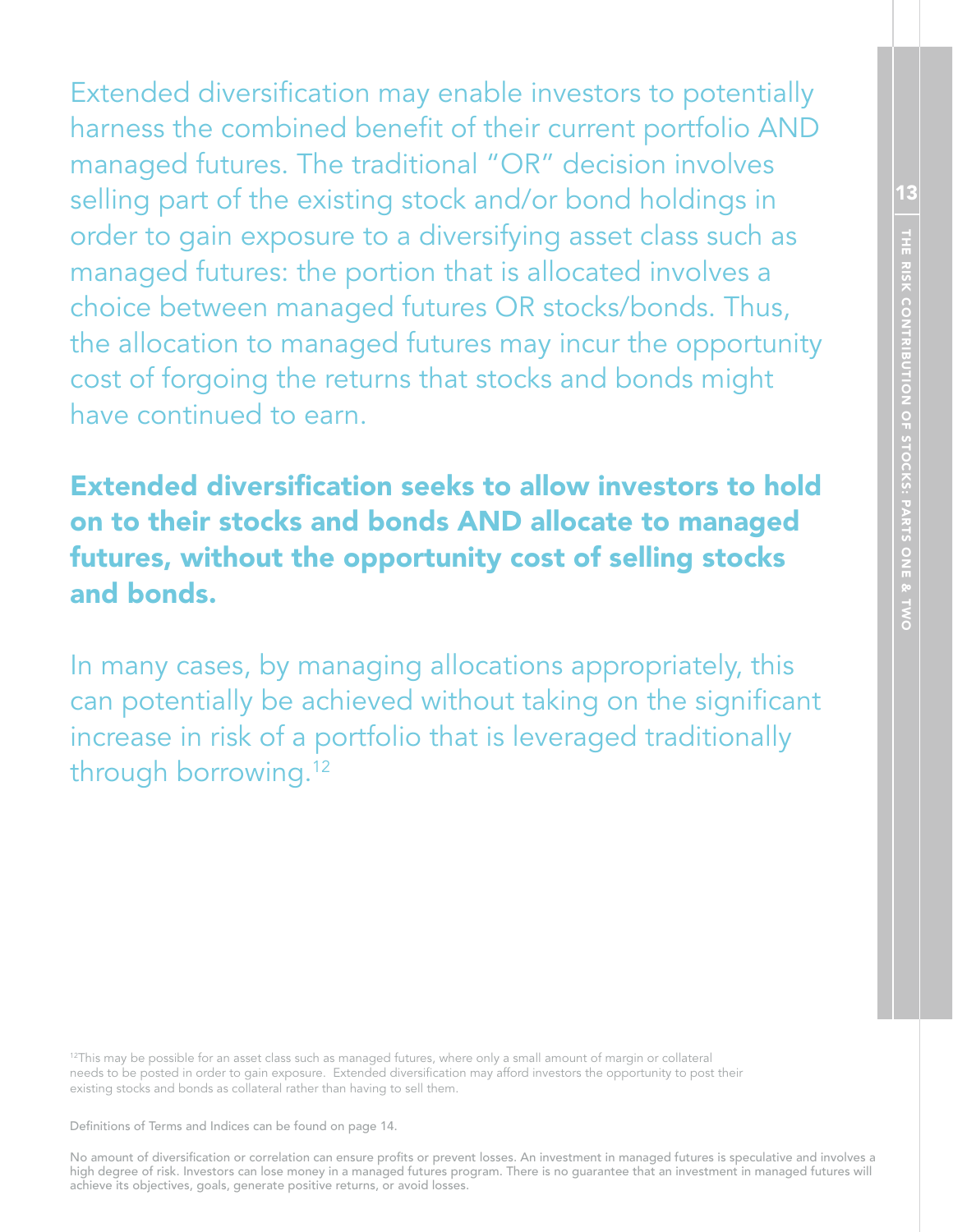# DEFINITIONS OF TERMS AND INDICES

#### Terms

A **Bond** is a debt investment in which an investor loans money to an entity (typically corporate or governmental) which borrows the funds for a defined period of time at a variable or fixed interest rate.

**Common Stock** is a security that represents ownership in a corporation.

Modern Portfolio Theory (MPT) is a theory on how risk-averse investors can construct portfolios to optimize or maximize expected return based on a given level of market risk, emphasizing that risk is an inherent part of higher reward.

Preferred Stock is a class of ownership in a corporation that has a higher claim on its assets and earnings than common stock.

Investment risk is the probability or likelihood of occurrence of losses relative to the expected return on any particular investment.

A stock is a type of security that signifies ownership in a corporation and represents a claim on part of the corporation's assets and earnings.

Sharpe Ratio is a measure that indicates the average return minus the risk-free return divided by the standard deviation of return on an investment.

Subordinated debt is a loan or security that ranks below other loans and securities with regard to claims on a company's assets or earnings.

Treasury stock is the portion of shares that a company keeps in its own treasury.

Volatility is the degree of variation of a trading price series over time as measured by the standard deviation of logarithmic returns.

#### Index Descriptions

Investors cannot directly invest in an index and unmanaged index returns do not reflect any fees, expenses or sales charges.

The **Barclays Capital US Aggregate Bond Index®** covers the USD-denominated, investment-grade, fixed-rate, taxable bond market of SEC-registered securities. The index includes bonds from the Treasury, Government-Related, Corporate, MBS (agency fixed rate and hybrid ARM pass-throughs), ABS, and CMBS sectors.

The **BTOP50<sup>®</sup> Index** seeks to replicate the overall composition of the managed futures industry with regard to trading style and overall market exposure.

The S&P 500<sup>®</sup> Total Return Index is widely regarded as the best single gauge of the US equities market. This world-renowned Index includes 500 leading companies in leading industries of the US economy.